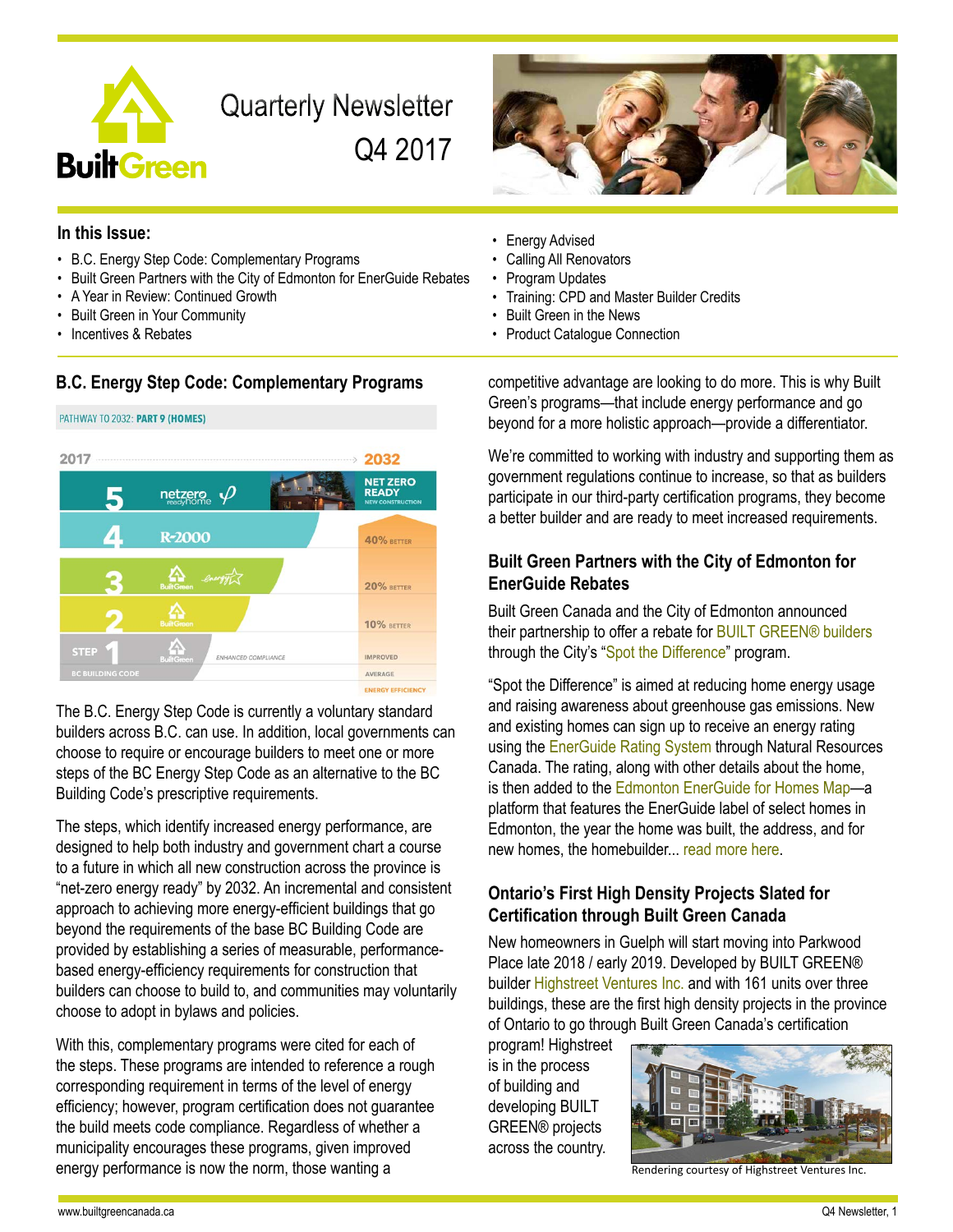# **A Year in Review: Continued Growth**

#### Activity Overview:

2017 saw continued improvements to our programs and services alongside further successes, including an increase in outreach and support to members, municipalities, and government relations; enhanced marketing communications activity, including website updates, the development of new tools, and increased media relations activity; the declaration of the fourth annual BUILT GREEN® Day on June 7 (coinciding with National Environment Week) challenging municipalities to encourage green building as part of their sustainable building policies, which saw more participation; increased presentations at events, including CHBA Edmonton Regional Renovation Council, CHBA's Residential Construction Industry Conference, CHBA BC's Georgie Awards®, CHBA Alberta Conference, CHBA South Okanagan, Victoria Residential Builders Association, Government of Ontario's Ministry of Energy, Opening Doors – BILD Calgary Conference, and Enbridge's Home & Safety Fair, Hammer it Home! event; the release of an Energy Advisor Toolkit; Continuing Professional Development credits from BC Housing for both BUILT GREEN® Program Fundamentals and Construction Technology for BUILT GREEN® online modules; ongoing work with key stakeholders, including a partnership with the City of Edmonton for EnerGuide rebates; and further requests from educational institutions to include our program tools in their curriculum.

### Program Updates:

Single Family onsite verifications carried on through the year, another component of our certification's quality assurance; the continued 30% discount for BUILT GREEN® members taking Construction Technology, online modules focused on building science and building better; the release of the 2017 Single Family, Renovations, and High Density Checklists and their supporting Guides—new for 2017 was the introduction of innovation points. This marked the first year Built Green Canada took over all administrative functions of the organization.

#### Success Indicators:

Overall, 2017 saw impressive growth despite the economic downturn in key markets: single family project enrolments were up 35%, while high density project enrolments were up 23% over previous year—a testament to builders' continued leadership in progressing sustainable building practices and meeting the demand for high performance homes, while faced with continuing market challenges and code changes. This period also saw the first three high density projects enrolled for certification in Ontario, as well as the launch of the [first BUILT](http://www.builtgreencanada.ca/regina-based-developer-brings-first-built-green-community-to-saskatchewan?id=1456)  [GREEN® community to Saskatchewan](http://www.builtgreencanada.ca/regina-based-developer-brings-first-built-green-community-to-saskatchewan?id=1456).

Moreover, Built Green saw a number of BUILT GREEN® Platinum certified / Net Zero homes. Net Zero homes are complementary to those certified through Built Green Canada, given we address energy and then go beyond for a holistic approach to sustainable building. This speaks to the success of our programs, which support builders in building better, and through our four levels of certification—bronze, silver, gold, and platinum—allow for builders at varying stages to progress and increase the environmental performance of their builds.

## **Built Green in Your Community**

**Built Green at Enbridge's Hammer it Home Safety Fair**



L to r: Karen Podolski, Built Green Canada; Stan Neufeld, A Cut Above Living; Sarah Vanderlee, Built Green Canada.

Built Green was invited to be a part of Enbridge's "Safety Starts with You: Hammer It Home" event on October 1—one of their environment, health, and safety initiatives towards being an industry leader. The focus of this one-day fair was on

home renovations and improvement projects, while encouraging personal and environmental safety.

This provided an opportunity to connect with homeowners and renovators on Built Green's Renovation program, currently in pilot phase. A big thank you to Stan Neufeld, BUILT GREEN® builder from [A Cut Above Living](http://acutaboveliving.com/) for participating.

## **Cirrus Homes' Talks Building Envelope Evolution**

Greg Hanberry, [Cirrus Homes](http://cirrushomes.ca/) gave a series of related talks titled "Building Envelope Evolution and Discoveries at our Dundas Contemporary Home" at the Greater Vancouver Home Builders' Association's Ask a Pro booth, Vancouver Fall Home Show, as well as onsite at their Dundas project in Burnaby the last weekend of October. The talks focused on the evolution, solutions, and best practices for residential building envelopes including basements, above-grade wall assemblies, roof assemblies, and special assemblies. The discussion also included problem solving topics they've encountered first-hand at their build in Burnaby. Greg discussed Built Green's programs and how they can be brought into a project to provide third-party certification and performance oversight.



Preparing for the Fall Home Show where Greg from Cirrus Homes gave presentations on Built Green. L to r: Amanda Camara (GVHBA), Renee Auer (GVHBA), Dorothy Wolf (XL Flooring), Katrina Albert (GVHBA), Dawn Sondergaard (GVHBA), Greg Hanberry (Cirrus Homes).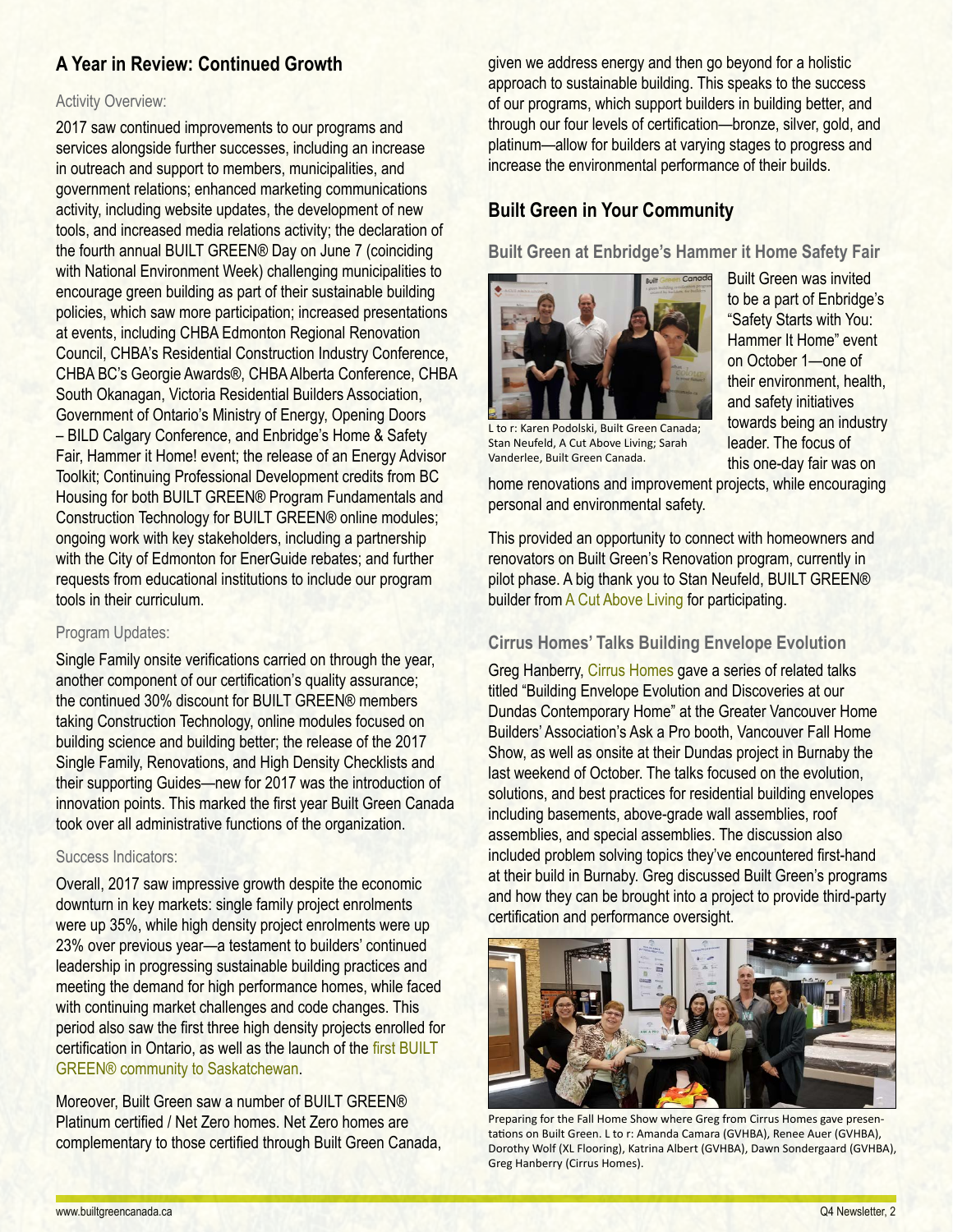## **Built Green presents at Opening Doors Housing Conference**



Design; Jenifer Christenson, Built Green Canada; and Oscar Flechas, Alberta Chapter of Passive House Canada.

The 13th annual celebration of National Housing Day took place in Calgary on November 15 where housing professionals from across Western Canada convened to discuss approaches to sustainable, accessible housing. The conference

program allowed participants from across the housing spectrum to engage in training and discussion. Those in attendance were from various sectors of the local housing industry including: bankers, lenders, developers, builders, non-profit housing and service provider groups, and municipal, provincial, and federal government representatives.

Built Green was one of three presenters for the session— Green Building Standards: Understanding the Options for Environmental and Energy Efficient Design and Why Your Bottom Line Demands It.

National Housing Day is officially recognized by the federal government and is commemorated through local events that raise awareness about housing and homelessness. These events draw attention to the need for affordable, appropriate, and safe housing for all Canadians and collectively celebrate initiatives that have addressed this issue.

## **Lentel Construction's Realtor Focuses on BUILT GREEN® Features**

[Lentel Construction](https://lentelconstruction.com/)'s first two BUILT GREEN® certified homes

went up for sale in Delta and a key focus of their message was on the certification—the realtor's spec sheet included a doublesided information sheet on the benefits of purchasing a home certified through Built Green



L to r: Jim Burnett, Realtor, and Greg van Tol, Lentel Construction.

### **Platinum Certifications**



Congratulations to all those who achieved Platinum certification during this quarter, including: Arbutus Point Developments Ltd. (1), GNB Builders Inc., (2), Greener Homes Ltd. (2),

Canada!

GreenHome Developments (1), Horizon Pacific Contracting (1), Island West Coast Developments Ltd. (3), Jameswood Homes Inc. (1), J. Zsiros Contracting Ltd. (1), Landmark Homes (41), Lentel Construction Co. Ltd. (1), Sterling Homes Ltd. (2), and TRF Woodcrafts Ltd. (3).

**Highstreet Ventures' Mission Flats Development Invests in Solar Panels**

L to r: Tyler Hermanson, 4 Elements<br>Builty of the flat the characters nutrients of the discuss annonaches to the internet of the project. BUILT GREEN® High Density project. Check out the solar panels at the Mission Flats development in Kelowna currently going through Built Green's high density program. This is one of several projects [Highstreet](https://www.highstreetliving.ca/) currently has going through



Solar panels at HighStreet's Mission Flats

Built Green's high density certification.

Highstreet is passionate about developing smarter real estate that makes a real impact. Top rated soundproofing, quality finishes, and environmental sustainability enable their properties to stand alone in the market place. They're making a massive investment in solar energy, electric cars, and car sharing in their next communities.

## **Habitat for Humanity Edmonton's Carter Place**

On December 21, nine local families were presented with keys to their news homes at [Carter Place](https://www.hfh.org/carter-work-project/) in Edmonton's Laurel community. It has been named Carter Place in honour of Jimmy and Rosalynn Carter, who came for the annual Jimmy & Rosalyn

Carter Work Project in July of 2017.

For over 30 years, former U.S. President Jimmy Carter and former first lady Rosalynn Carter have traveled across the world with Habitat for Humanity and have mobilized thousands of volunteers while donating their time and voices to build and improve homes alongside Habitat homeowners.



Jenifer Christenson presents Habitat with a BUILT GREEN® certification plaque at Carter Place Home Dedication.

In July 2017, President and Mrs. Carter brought their energy to cities across

Canada for the 34th Jimmy & Rosalynn Carter Work Project. To mark Canada's 150th anniversary of confederation, the Carter Work Project will build 150 homes in Canada alongside 150 future Habitat homeowners.

[Habitat for Humanity Edmonton](https://www.hfh.org/) is building 75 of the 150 homes in Edmonton and Fort Saskatchewan. Congratulations to Habitat for Humanity Edmonton and their ongoing work to eliminate barriers to a better, healthier, more financially stable life.

Breaking the cycle of poverty and building a sustainable, healthy future for generations to come is where Habitat for Humanity and Built Green Canada come together, working as champions of change. Built Green's program offers builders and homeowners interested in responsible sustainability pratctices a means to a sustainable home. The builds at Carter Place are BUILT GREEN® certified homes.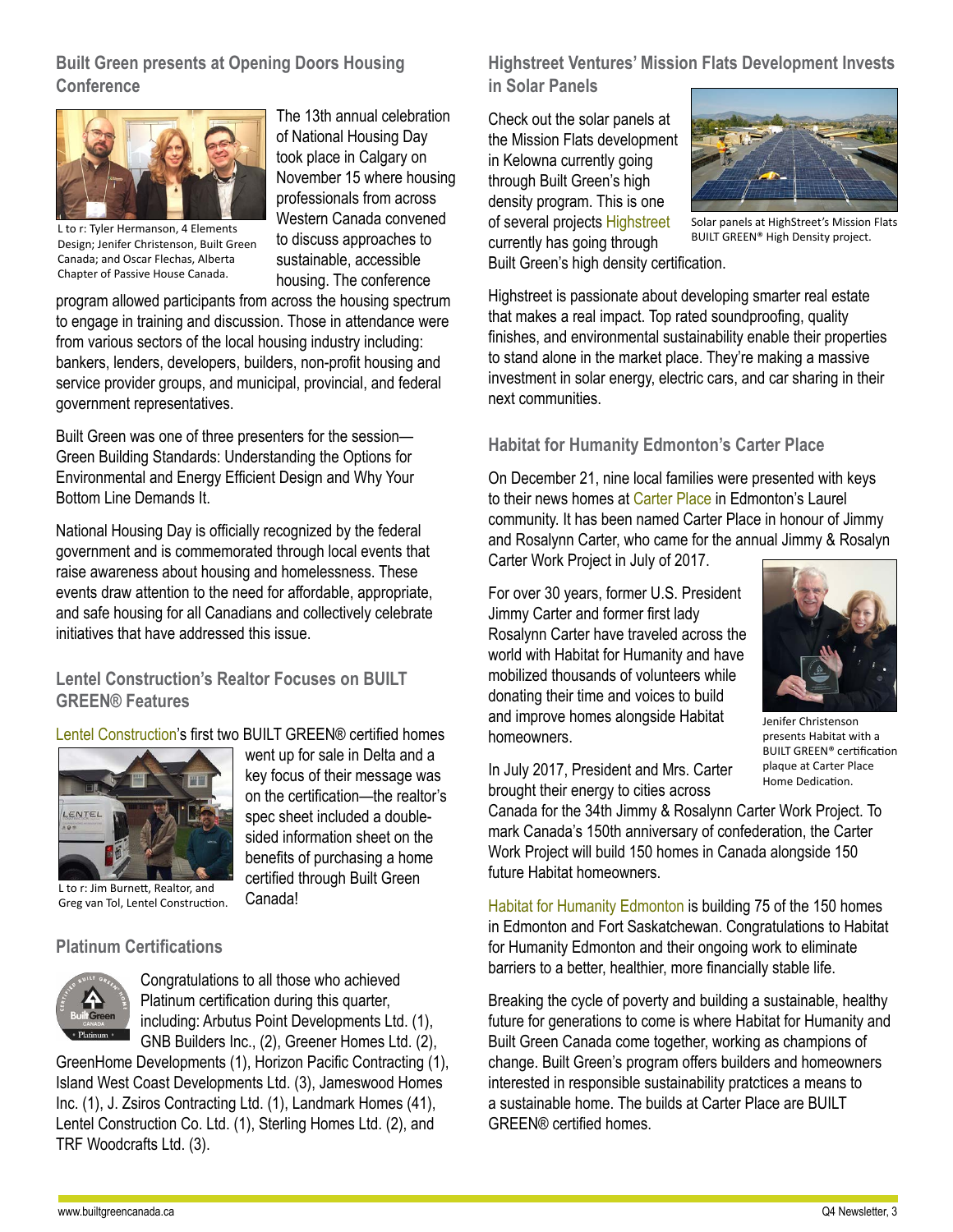## **CHBA BC Announces 2018 Georgie Awards® Finalists: Built Green Builders' Leadership Continues**

The Canadian Home Builders' Association of British Columbia (CHBA BC) has announced the 2018 Georgie Awards® finalists.

This year marks the 26th Georgie Awards® anniversary and represents those projects built, renovated, developed, created and/or marketed from January 1, 2016 – September 30, 2017.

The Georgie Awards® categories represent diverse aspects of the industry, including new residential construction, renovation, marketing, and energy-efficiency. Hundreds of entries were received, and it is an accomplishment in itself to stand out as a finalist—many of whom are Built Green Canada members.

A special call-out to those BUILT GREEN® builders recognized in the Best Environmental Initiative category: [Naikoon](http://www.naikooncontracting.com/)  [Contracting Ltd.](http://www.naikooncontracting.com/) and [Schreyer Construction Ltd.](http://schreyerconstruction.com/); in the Best Certified Home – Custom category: [Shakespeare Homes](www.shakespearehomes.com)  [& Renovation Inc.](www.shakespearehomes.com), [Vancouver Total Construction](http://builtgreencanada.ca/vancouver-total-construction?id=727), [Naikoon](http://www.naikooncontracting.com/)  [Contracting Ltd.,](http://www.naikooncontracting.com/) and [Falcon Heights Contracting Ltd.](http://www.falconheights.ca/); and in the Best Certified Whole House Renovation category: [My House](http://www.myhousedesignbuild.com/)  [Design/Build Team Ltd.](http://www.myhousedesignbuild.com/)

Additionally, many more BUILT GREEN® builders were recognized as finalists in various categories: [Aryze](http://aryze.ca/)  [Developments Inc.,](http://aryze.ca/) [Best Builders Ltd.](http://bestbuilders.ca/), [Bold Properties Inc.](http://bold.ca/), [Falcon Heights Contracting Ltd.](http://www.falconheights.ca/), [Harmony Homes](http://www.harmonyhomes.net/), [Horizon](https://www.horizoncontracting.ca/)  [Pacific Contracting](https://www.horizoncontracting.ca/), [J. Zsiros Contracting Ltd.](http://zsiroscontracting.ca/), [Kindred](http://www.kindredconstruction.com/)  [Construction Ltd.](http://www.kindredconstruction.com/), [Pheasant Hill Homes Ltd.](http://buildbetterhomes.ca/), [RDC Fine Homes,](https://www.rdcfinehomes.com/) and [Schreyer Construction Ltd.](http://schreyerconstruction.com/)

Congratulations to all builders and renovators—thank you for your ongoing leadership.

**More Ways to Showcase Your Home's Certification**



Did you know we have metal plaques for purchase to ramp up your home's certification—beyond the EnerGuide and BUILT GREEN® seal: [builtgreencanada.ca/](http://www.builtgreencanada.ca/built-green-metal-plaques) [built-green-plaques](http://www.builtgreencanada.ca/built-green-metal-plaques).

If you're looking for different things to do with your BUILT GREEN® plaque, here are a few things to consider. These can also be used as a trivet in your show home's kitchen, hung next to our certification of authenticity (available on request), as a sidewalk inlay, or for inclusion at the entrance to a BUILT GREEN® development. A plaque provides a conversation starter and reinforces the home's third-party certification (beyond the EnerGuide label and BUILT GREEN® seal).

## **Incentives & Rebates**

Incentives and rebates are available in select markets across the country and are categorized based on project type… more here: [www.builtgreencanada.ca/incentives-rebates](http://www.builtgreencanada.ca/incentives-rebates)

## **Save Your Customer 15% on Mortgage Insurance**

Buying sustainable homes offers savings, making energyefficient homes even more affordable for homebuyers. Single family new homes certified through Built Green Canada are automatically eligible for a partial mortgage loan insurance premium refund of 15%.

*Canada Mortgage & Housing Corporation and Genworth Canada offer a premium refund of 15% to borrowers who either buy or build through Built Green Canada.*

For more information on how you can save by choosing a BUILT GREEN® home, you may visit the [CMHC Green](https://www.cmhc-schl.gc.ca/en/co/moloin/moloin_008.cfm)  [Home Program](https://www.cmhc-schl.gc.ca/en/co/moloin/moloin_008.cfm) / [Genworth Canada's](http://genworth.ca/en/products/energy-efficient-housing-onandafter-june22.aspx)  [Energy-Efficient Housing Program](http://genworth.ca/en/products/energy-efficient-housing-onandafter-june22.aspx).



Please direct your homebuyers to contact the Built Green office to obtain their

Building Certificate of Authenticity from Built Green Canada: info@builtgreencanada.ca or toll free 1.855.485.0920.

### **Supporting Members Can Help You**

Supporting members are those working in the sustainable building sector, with similar goals: they could end up being collaborative partners, so be sure to check them out and make mutually beneficial connections! They are responsible for products and services for the residential building industry and are required to meet membership criteria.

[www.builtgreencanada.ca/find-a-supporting-member](http://www.builtgreencanada.ca/find-a-supporting-member)

## **Energy Advisor Connection: BUILT GREEN® Toolkit**

We reached out to Energy Advisors with the BUILT GREEN® EA Toolkit to ensure familiarity with our processes, support available to them, as well as the benefits our programs offer builders.

Our programs are a 2-in-1 label—EnerGuide and BUILT GREEN®—so our builders hire EAs to perform energy modelling and testing for the EnerGuide label.

We recognize Energy Advisors as experts with great value to the builder and their home's performance. Given this, and an evolving industry, we wanted to ensure they have whatever support they may require in the context of our programs.



**Featured Tweet** [RLP Locations North](https://twitter.com/LocationsNorth) tweet: GREEN SEAL® PLATINUM home certified @ BuiltGreenCan! The first of its kind in @BlueMountains!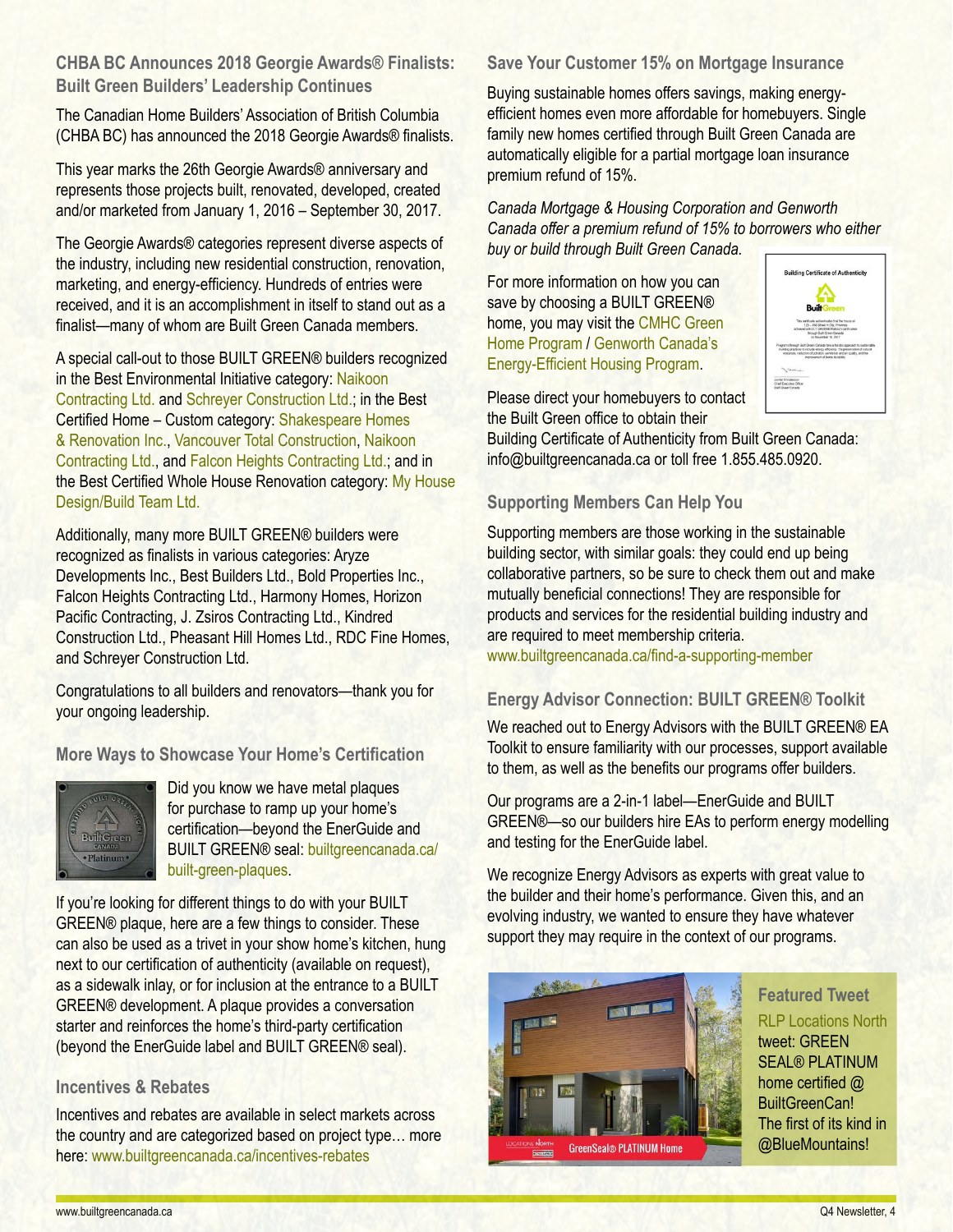## **Builder Benefits: Your Competitive Advantage**

Our programs offer builders a differentiator from their competitors, with [pass-along benefits for their homebuyers](http://builtgreencanada.ca/homeowner-benefits); increased durability in their builds; third-party certification; a means to stay ahead of regulations; as well as a way of demonstrating leadership.

#### Pass-along benefits for your homebuyers

A healthier, more durable home with lower environmental impact, a reduction in monthly operating costs, [15% automatic](http://builtgreencanada.ca/mortgage-rebates)  [mortgage loan rebate eligibility](http://builtgreencanada.ca/mortgage-rebates) (for single family new homes) through Canada Mortgage & Housing Corporation and Genworth Canada, improved resale value, and more. These are benefits that resonate with homebuyers—63% of homeowners say a high performance home is a 'must have.' 2017 Canadian Home Buyer Preference National Study by Avid Ratings and CHBA National.

#### Increased durability

This results in fewer fix-it call-backs, fewer warranty issues, and client satisfaction that pays off in reputation and sales. And many builders find that participating in our programs helps them build better.

#### Verification of your green builds

Our programs are third-party certified, which authenticates the home's green features. Certification with Built Green Canada is a two-in-one: an [EnerGuide](http://www.nrcan.gc.ca/energy/efficiency/housing/new-homes/5035)



and BUILT GREEN® label, which strengthens your position with homebuyers, giving you added credibility from a third-party (single family and renovations). *EnerGuide is an official mark of Natural Resources Canada. Used with permission.*

#### Staying ahead of regulations

When code changes happen, you're ready.

#### Beyond the status quo

With 9.36 of the building code, as well as the BC Energy Step Code (for those in British Columbia), you already have to meet a minimum energy efficiency standard, which has created a more even playing field amongst builders: everyone has to increase the energy performance of their homes. This is why certifying your builds through BUILT GREEN®—a program that includes energy and goes beyond to include materials and methods, indoor air quality, ventilation, waste management, water conservation, and business practices—shows you're a builder beyond the status quo, using advanced building practices and passing along the benefits that go with this.

### Demonstrated leadership

Certifying builds through our programs demonstrates your leadership as a progressive builder and business leader.

Plus, our programs are affordable and offer ease of navigation and flexibility to allow you to choose from a number of green features, depending on what best suits your build, customer, and budget.

## **Energy Advised**

*Jeff Paton, Sun Ridge Residential Inc.*

With building code changes and increased emphasis on sustainable building, of which energy efficiency is a key component, the role of an Energy Advisor has become ever more important. Experts in energy efficiency, they're licensed by Natural Resources Canada to deliver the EnerGuide Rating System—a key



component of our Single Family and Renovation programs.

Energy Advisors have honed strong energy advising skills through years of related practice, and their role is invaluable in sustainable building practices. We encourage you to fully utilize them in your build process; they have so much to offer you and your customers.

Currently working as an Energy Advisor and District Coordinator for Alberta with Sun Ridge Residential, Jeff Paton has a background in residential construction and renovation. Starting as a framer over 15 years ago, he worked his way up to project manager for a repair and renovation general contracting firm that specialized in the use of thermal imaging to diagnose and provide solutions for building science deficiencies in houses.

Jeff has been certified in Level 1 Thermography since 2006, and has taken Building Science training. A few years ago, he became a licensed Energy Advisor with Natural Resources Canada. Since then, he has dedicated his career to working with homebuilders and homeowners to understand energy usage and contribute to the achievement of high performance buildings.

Sun Ridge Residential Inc. is a national pioneer in the field of housing science. They were instrumental in the development of energy efficient housing programs in Canada, from the R-2000 program in the 1970s to the more recently introduced ENERGY STAR for New Homes Initiative and the newly released CHBA NetZero Home certification.

Sun Ridge proudly delivers the EnerGuide label for homes going through the BUILT GREEN® Single Family and Renovations home certification programs, verifying the energy usage and air tightness of houses, in Built Green's holistic programs that focus on energy and envelope as one of seven key areas of sustainable building. Jeff is passionate about working with the community to increase energy literacy within sustainable building and reducing carbon emissions.

For more information email jeff.paton@sunridgegroup.ca, phone 780.907.2778, or visit [www.sunridgegroup.ca](http://www.sunridgegroup.ca)

For a list of Energy Advisors in your area, please contact the Built Green Canada office.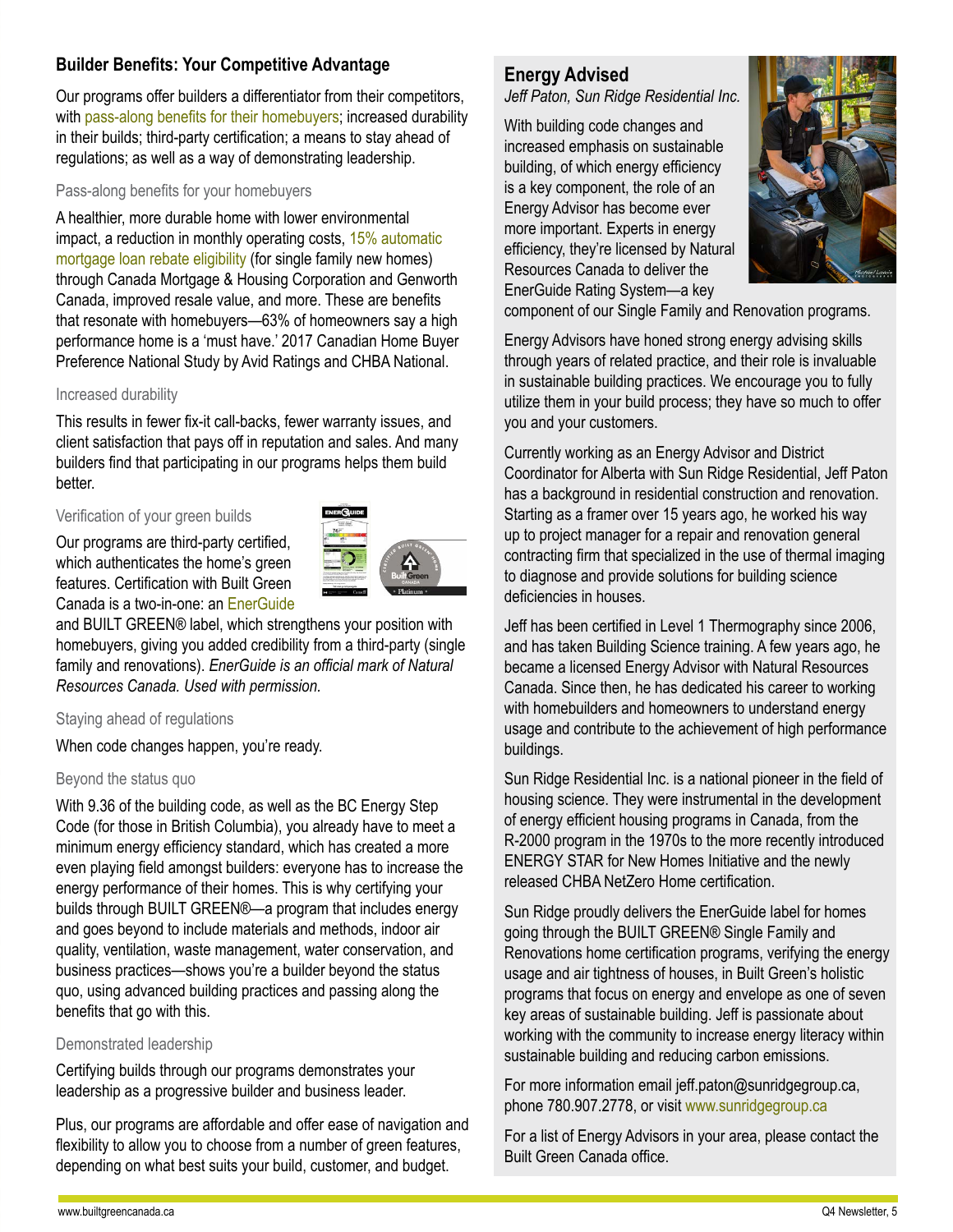# **2018 PROGRAM UPDATES**

### **Checklist Updates**

There are no significant updates to the 2018 BUILT GREEN® checklists; however, we have outlined both new and modified checklist



items. Program updates are informed by building code, the Technical Standards Committee, the Board of Directors, new technologies and innovations, and industry input.

As always, we very much value input from industry through the year, and often this input results in greater clarity on existing checklist items, updates to the point allocation of checklist items, as well as the addition of new checklist items. Please stay in touch and provide your valued feedback: new approaches to sustainable building may be awarded with innovation points.

### **Important Notes on Project Enrolment Deadlines**:

- 2017 checklists may be used to enrol projects up to March 31, 2018. We realize you may have already costed out your specs for a project(s) and therefore offer this transition time.
- 2018 checklists are effective January 1, 2018 and beginning April 1, 2018, project enrolments must use 2018 checklists.
- The 2018 program guides are also now available.

## 2018 Single Family Checklist

- Section 1, Energy and Envelope, will not total without the EnerGuide rating. However, you may upload the checklist to the portal to enrol a project, and update once the energy results come in. We can help you with this.
- Your EnerGuide rating earns your project a set number of points, which will determine how high your BUILT GREEN® certification level can go (combined with points from the other six sections of the checklist). If you earn additional points when filling out Section 1 of the checklist, those won't affect your seal level, but will go towards the project's overall score.

View the 2018 Single Family Checklist item updates [here.](http://www.builtgreencanada.ca/program-updates-2018-single-family-checklist?id=1456)

### 2018 High Density Checklist

- Section 1, Energy and Envelope, will not total without the energy modelling results (NECB/ASHRAE). However, you may upload the checklist to the portal to enrol a project, and update once the energy results come in.
- Your energy modelling results earn your project a set number of points, which will determine how high your BUILT GREEN® certification level can go (combined with points from the other six sections of the checklist). If you earn additional points when filling out Section 1 of the checklist, those won't affect your seal level, but will go towards the project's overall score.

View the 2018 High Density Checklist item updates [here.](http://www.builtgreencanada.ca/program-updates-2018-high-density-checklist?id=1456)

## **Calling all Renovators**

Did you know we have a Renovation Program in pilot and are keen to work alongside you on your next renovation project? There are three renovation types: whole house, renovation, and small home improvements. Each takes a holistic approach to sustainable building and maintains the same seven categories as Built Green Canada's Single Family and High Density programs: energy efficiency, materials & methods, indoor air quality, ventilation, waste management, water conservation, and business practices... [read more here](http://www.builtgreencanada.ca/built-green-canada-launches-renovation-program-pilot?id=1456).

### **Built Green in the News**

Over the fourth quarter of 2017, related media coverage was picked up by a number of outlets, including Fort McMurray Construction Association's Rebuilding Fort McMurray, Vancouver Sun, Edmonton Journal (x2), The Province, Windsor Star, 1stView.ca, Construction Links, Calgary Herald, Markets Insider, Bing, Google, Yahoo!, Bing, Ask, Excite, Globe Newswire, CISION, Avenue Magazine, NEW Homes & Condos Edmonton magazine (x3), Okotoks Living, Calgary Home Living, New Home Living, Condo Living, Cochrane Living, Central Alberta Living, Times Colonist, and Digital Journal.

## **Innovation Points: NEW**

We are encouraging builders to integrate innovative sustainable building practices above and beyond what is contained within our programs. The innovation must apply to a specific BUILT GREEN® project and will be reviewed by the Technical Standards Committee at the time of submission.

## **Training is Eligible for CPD Points / Master Builder Training Credits**

Built Green Canada believes training is essential. One of the requirements for membership is that training is taken every two years. All builder and renovator members must be trained in BUILT GREEN® practices, policies, and procedures prior to building their BUILT GREEN® projects. Contracted trades and / or suppliers are also encouraged to take our training, as are non-members interested in our programs.

Our two online training programs are eligible for CPD credits with BC Housing as well for Master Builder training credits with the Professional Home Builders Institute. If your training needs to be updated we encourage you to take BUILT GREEN® Program Fundamentals and / or Construction Technology for BUILT GREEN®. More here: [www.builtgreencanada.ca/training](http://www.builtgreencanada.ca/training)